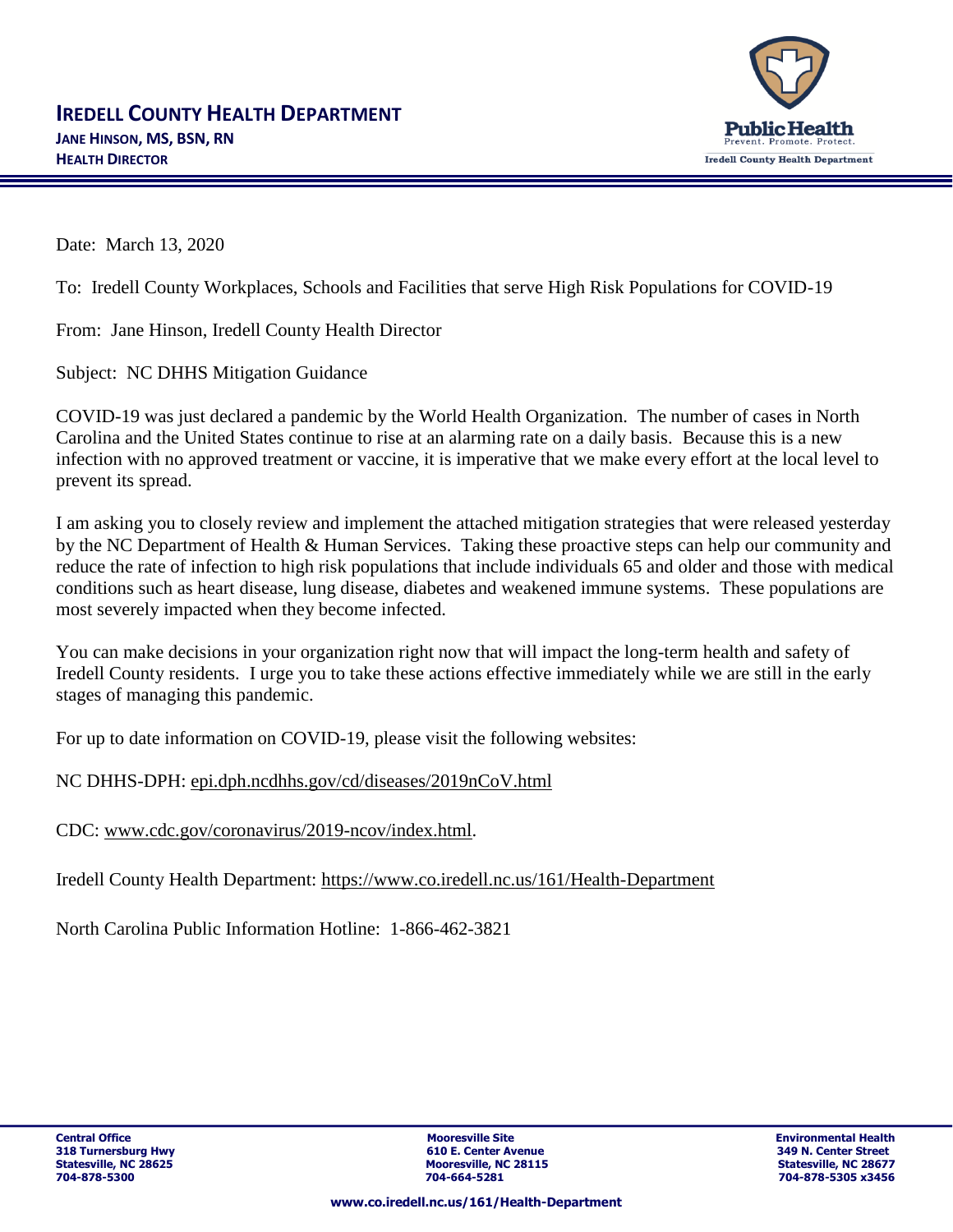# **NC DHHS Mitigation Measures**

### 3/12/2020

As the number of cases of COVID-19 rise in North Carolina and the United States, and with the designation of COVID-19 as a pandemic by the World Health Organization, the state is responding with a whole government response. COVID-19 is a new infection that is particularly severe in older persons and those with medical conditions, such as heart disease, lung disease, diabetes, and weakened immune systems.

At this time there are no approved treatments and no vaccine to prevent it. However, there are known methods to reduce and slow the spread of infection. Individuals can practice everyday prevention measures like frequent hand washing, staying home when sick, and covering coughs and sneezes. Community-based interventions can also help slow the spread of COVID-19. This includes measures collectively known as "social distancing." Social distancing measures aim to reduce the frequency of contact and increase physical distance between persons, thereby reducing the risks of person-to-person transmission. These measures are most effective when implemented early in an epidemic. We are at a critical inflection point where we may have the opportunity to slow the spread of this epidemic by taking proactive steps now.

NC DHHS is making the following recommendations to reduce the spread of infection while we are still in an early stage in order to protect lives and avoid strain on our health care system. NC DHHS is making these recommendations for the next 30 days and will re-assess at that point.

### **The following recommendations pertain to persons statewide.**

### SYMPTOMATIC PERSONS

If you need medical care and have been diagnosed with COVID-19 or suspect you might have COVID-19, call ahead and tell your health care provider you have or may have COVID-19. This will allow them to take steps to keep other people from getting exposed. NC DHHS recommends that persons experiencing fever and cough should stay at home and not go out until their symptoms have completely resolved.

### HIGH RISK PERSONS WITHOUT SYMPTOMS

NC DHHS recommends that people at high risk of severe illness from COVID-19 should stay at home to the extent possible to decrease the chance of infection

People at **high risk** include people:

- Over 65 years of age, or
- with underlying health conditions including heart disease, lung disease, or diabetes, or
- with weakened immune systems.